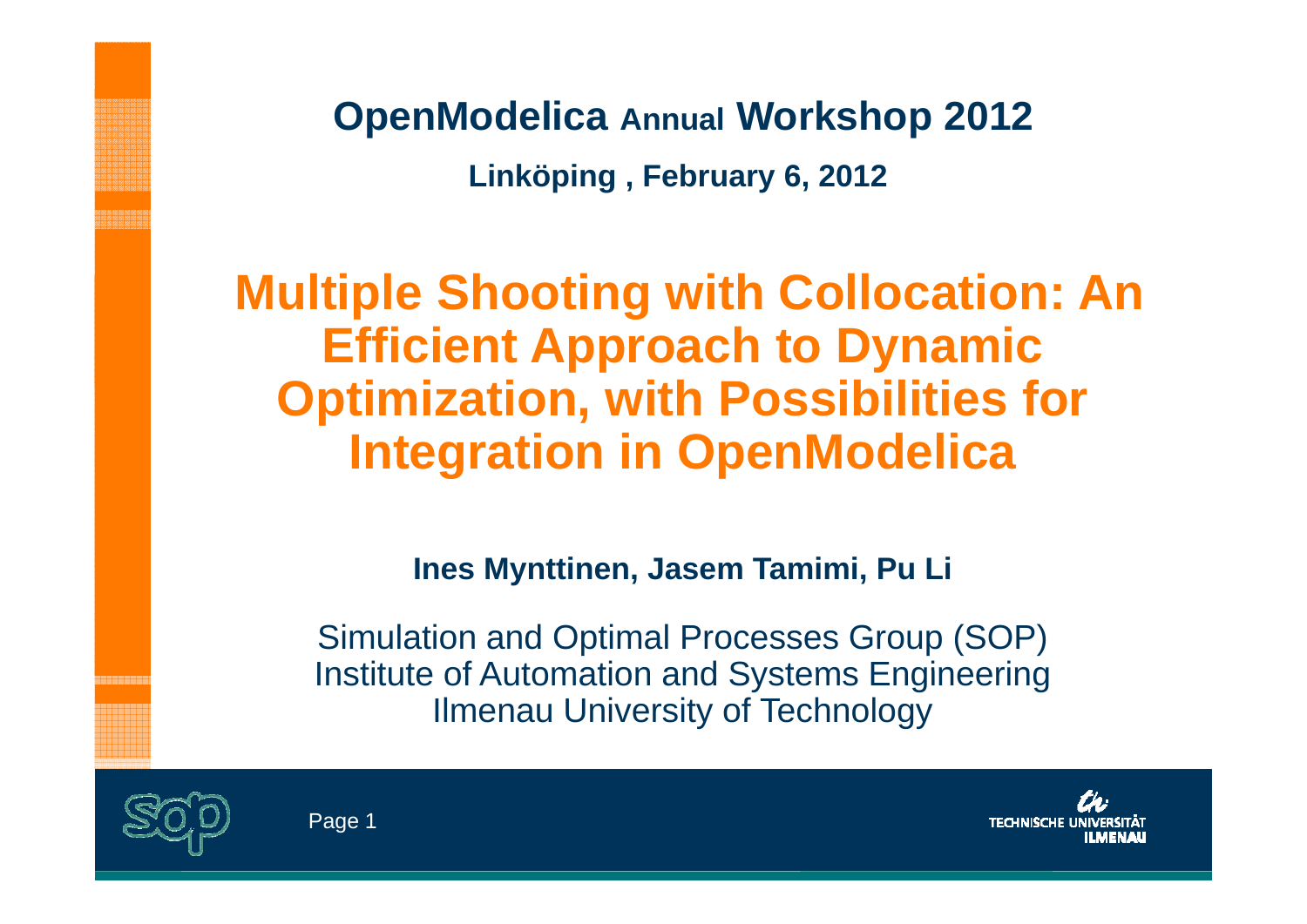# **Contents**

- 1. Motivation
- 2. Multiple Shooting
- 3. Collocation on Finite Elements
- 4. A Case Study
- 5. Classification and Implementation
- 6. Conclusions



endri

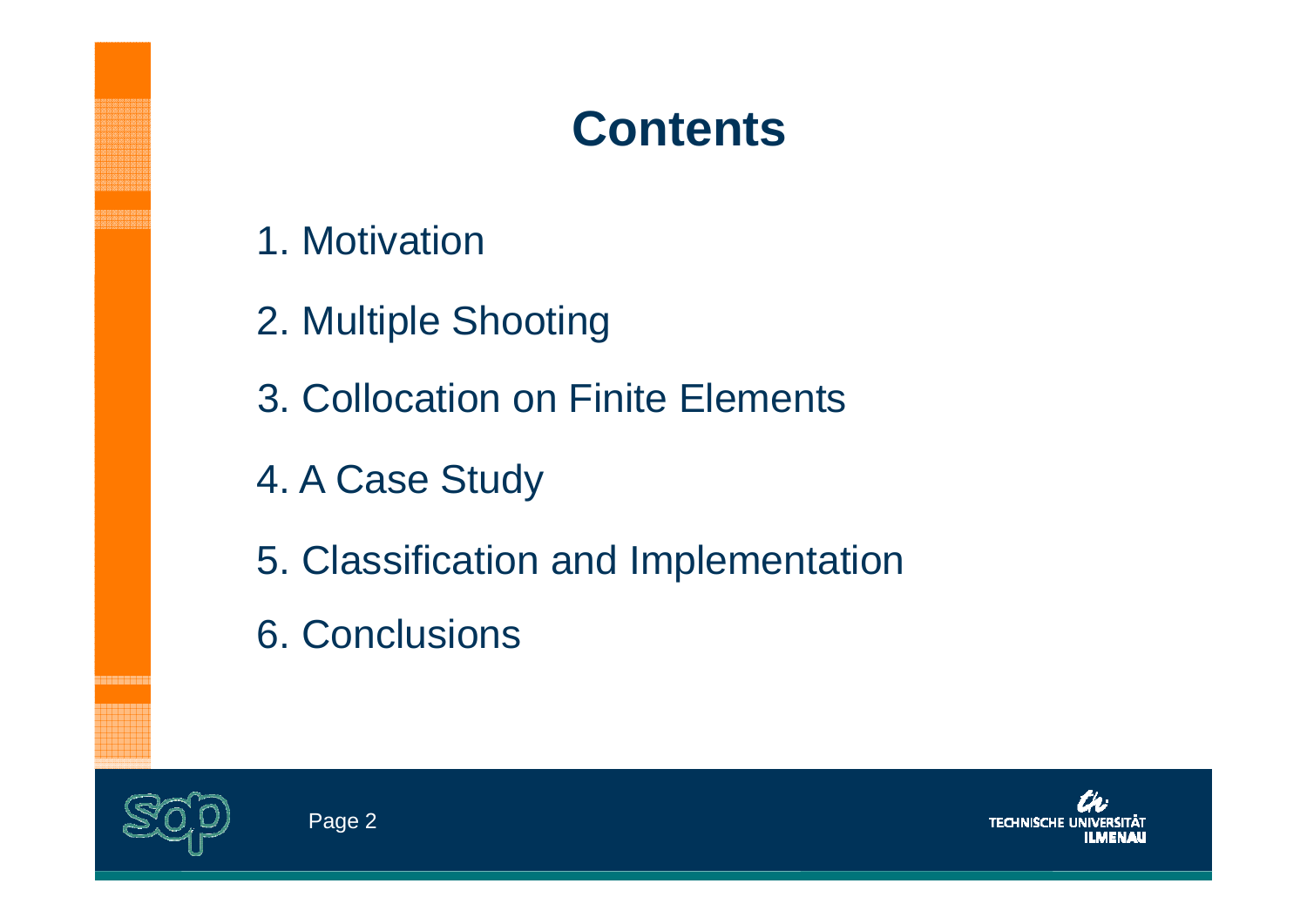# **Motivation: NMPC using multiple shooting with collocation**

NMPC is superior to traditional control in many cases

Critical issues:

- Accuracy
- Problem size computational effort
- Safety specifications path constraints





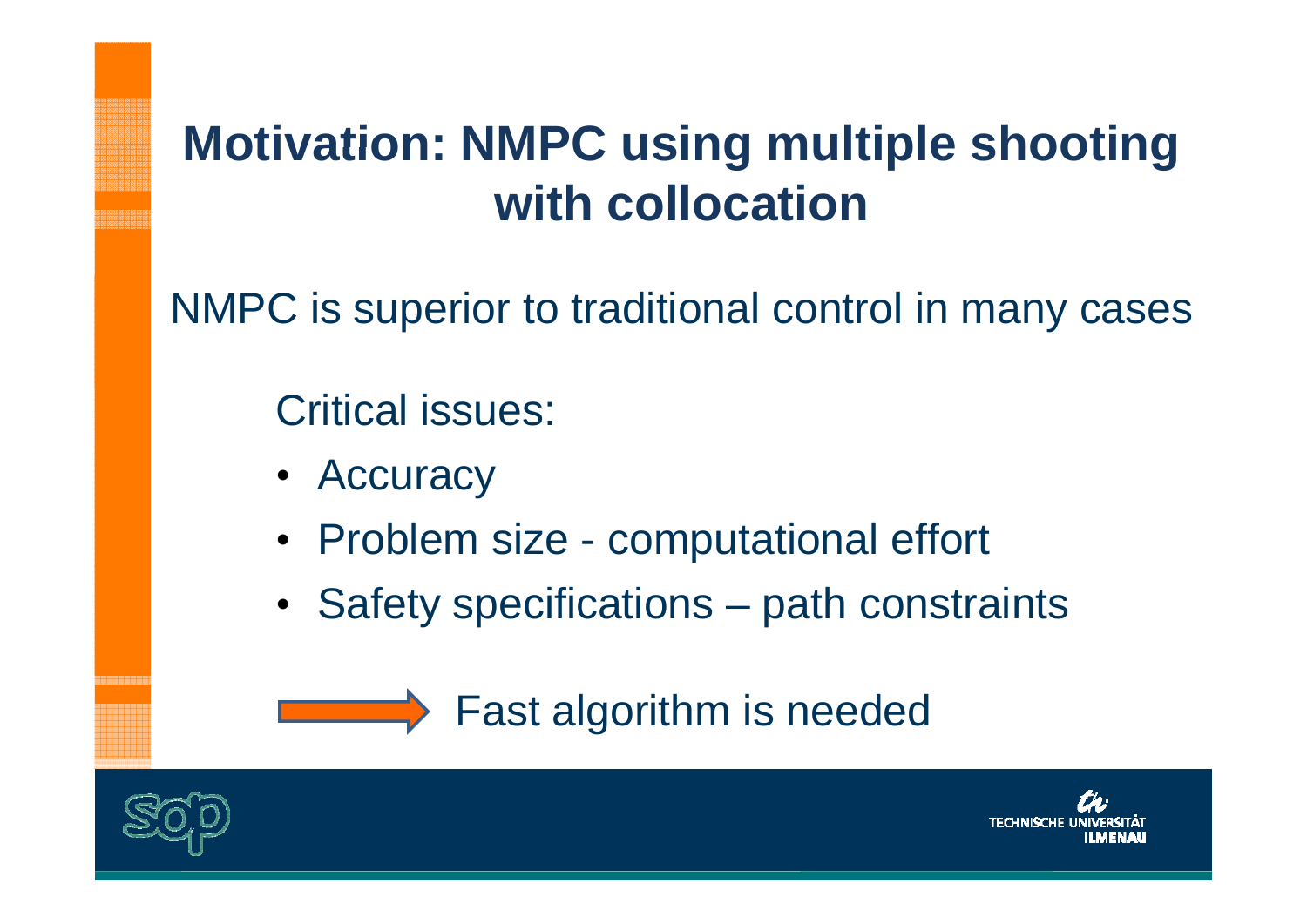### **Nonlinear optimal control problem**

$$
\min_{u(t),x(t),y(t),p} \left\{ J = \Phi\big(x_f, y_f, t_f, p\big) + \int_{t_0}^{t_f} L\big(x(t), y(t), u(t), p\big) dt \right\}
$$

s.t. 
$$
\dot{x}(t) = f(x(t), y(t), u(t), t, p) \qquad x(t_0) = x_0
$$

$$
0 = g(x(t), y(t), u(t), t, p) \qquad t \in [t_0, t_f]
$$

$$
0 \le h(x(t), y(t), u(t), t, p)
$$

$$
0 = r_e(x(t_i), y(t_i), p)
$$

$$
0 \le r_i(x(t_i), y(t_i), p)
$$

Bounds of state variables, controls and parameters



endode<br>Condige<br>Condige

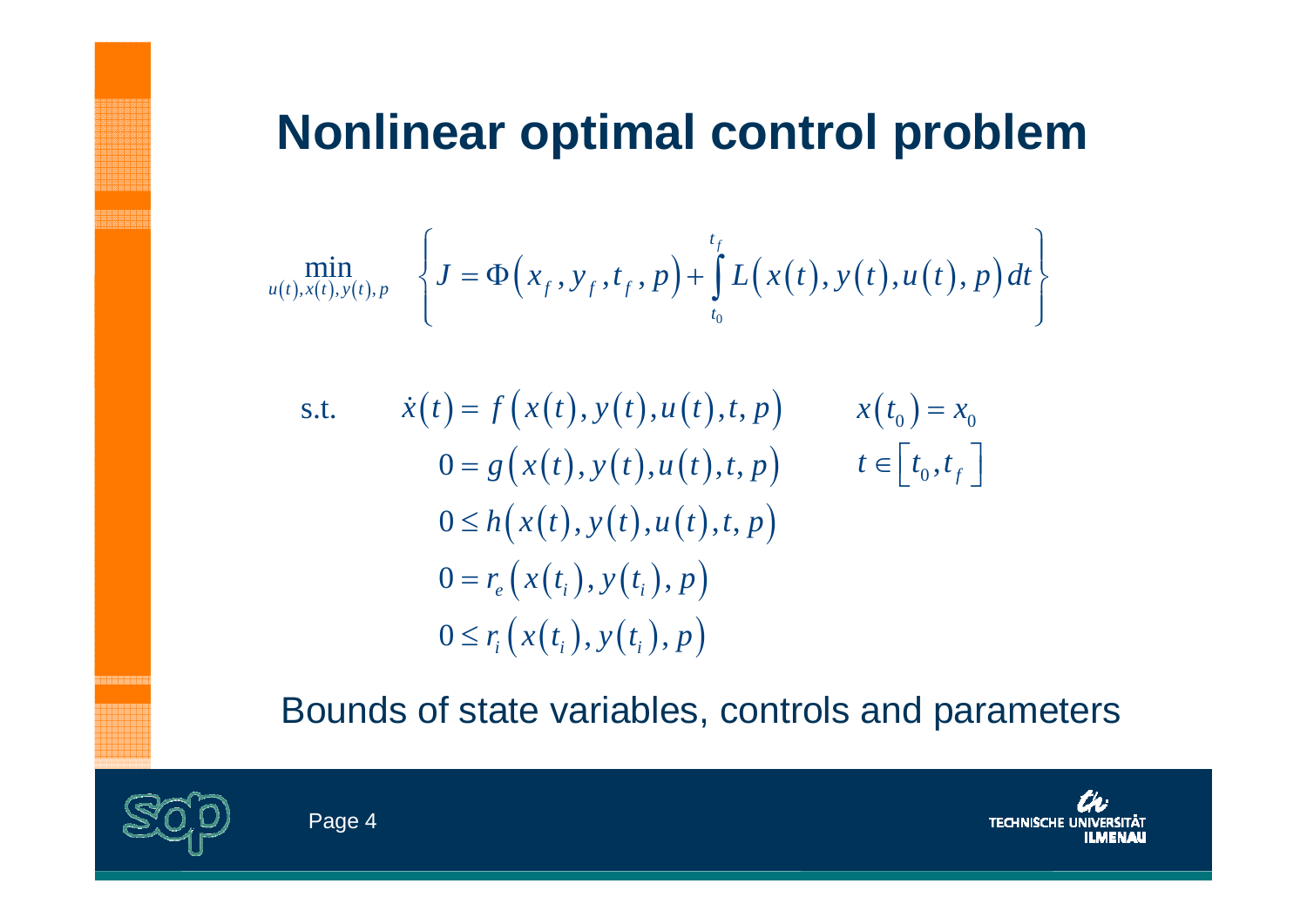# **Multiple shooting**



problem transformation

- discretization
- parametrization
- $\bullet$  initial value problem (IVP)  $\|$   $\bullet$  simulation
- continuity equations **•** continuity



- initial guess
- objective function
- 
- 
- path constraints



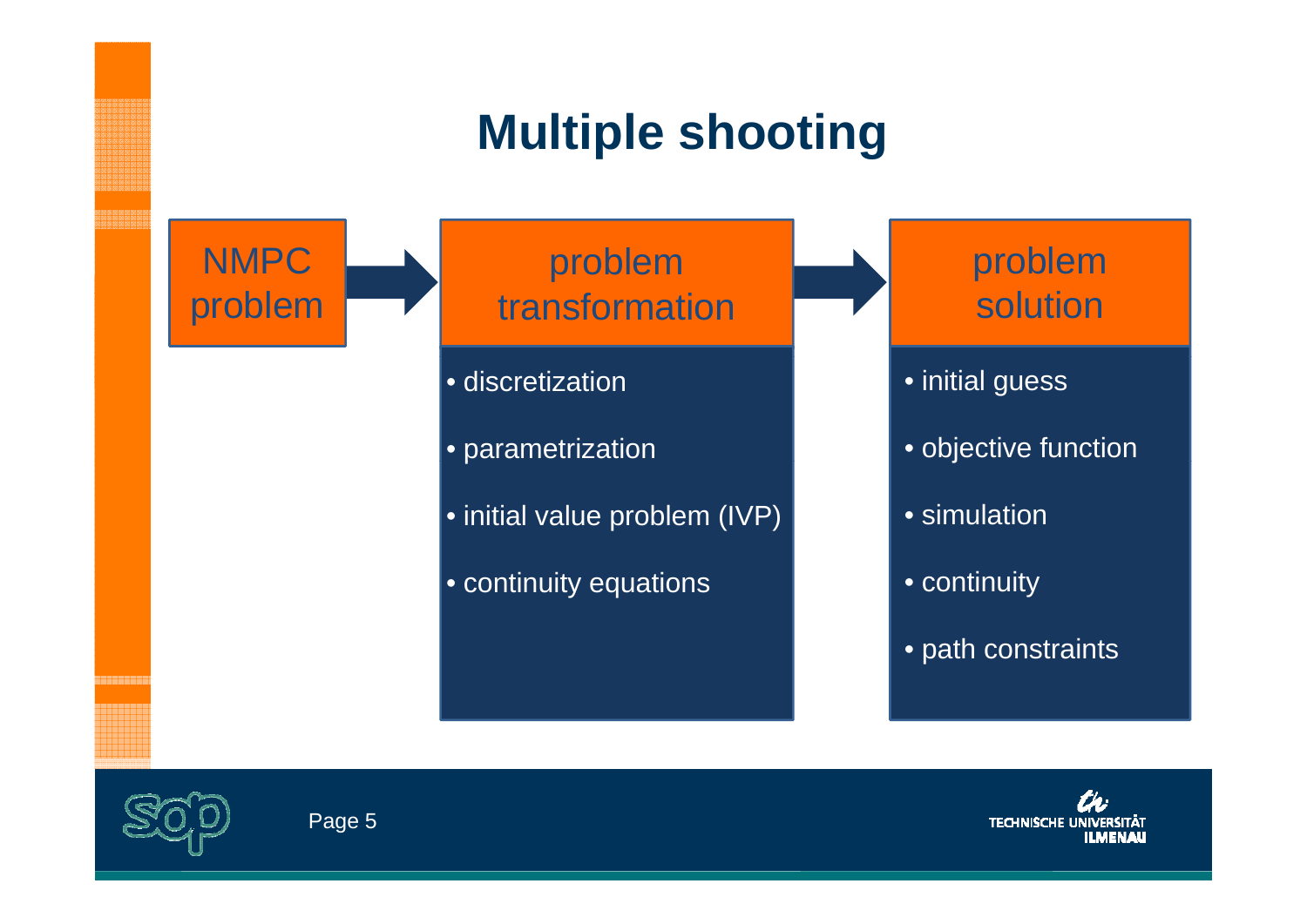#### **Multiple shooting – control parametrization**





Page 6

**TECHNISCHE UNIVERSITÄT ILMENAU**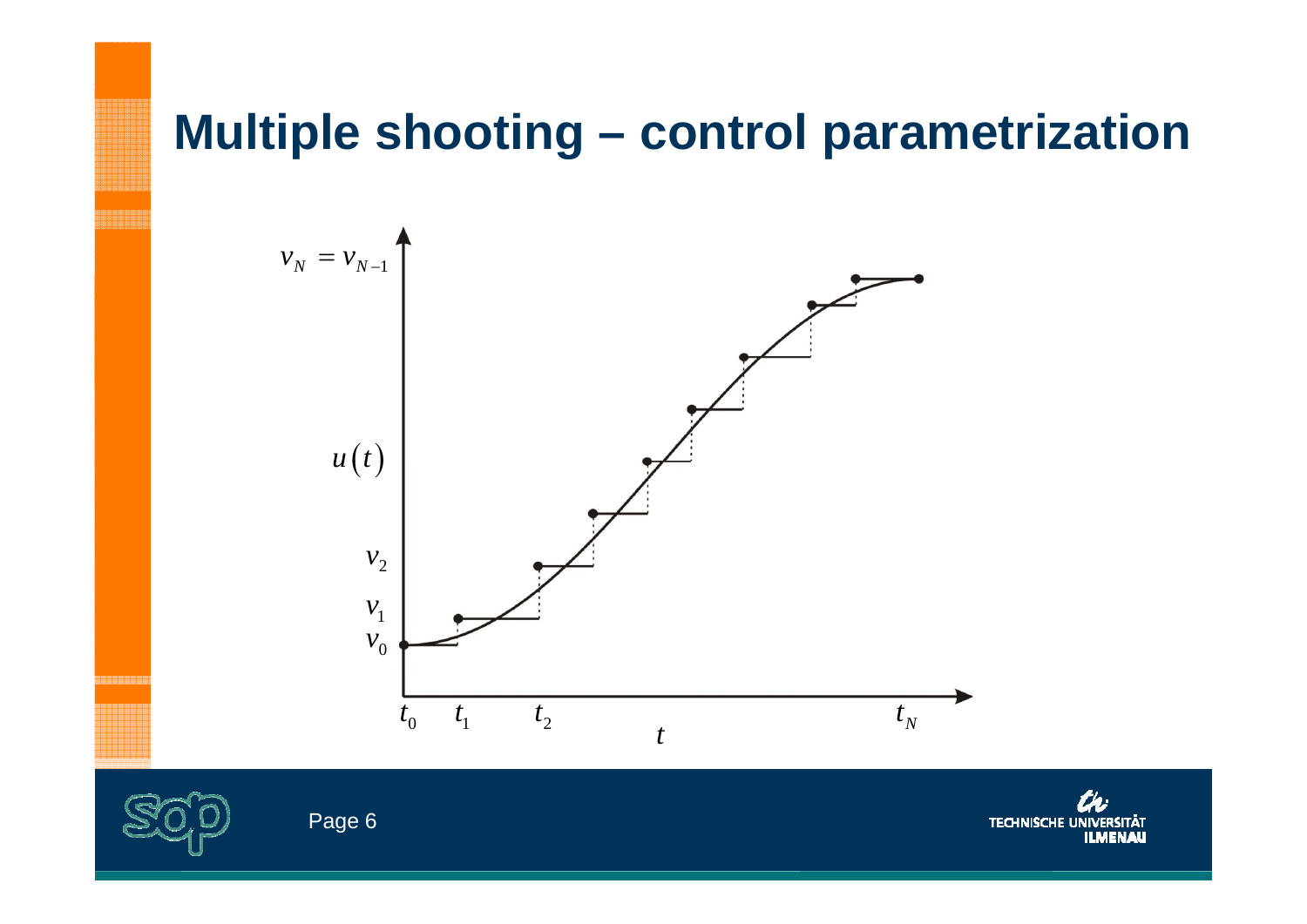#### **Multiple shooting – state parametrization**



en en men en en<br>Første forste forskel<br>Første forste forskel

th: **TECHNISCHE UNIVERSITÄT ILMENAU**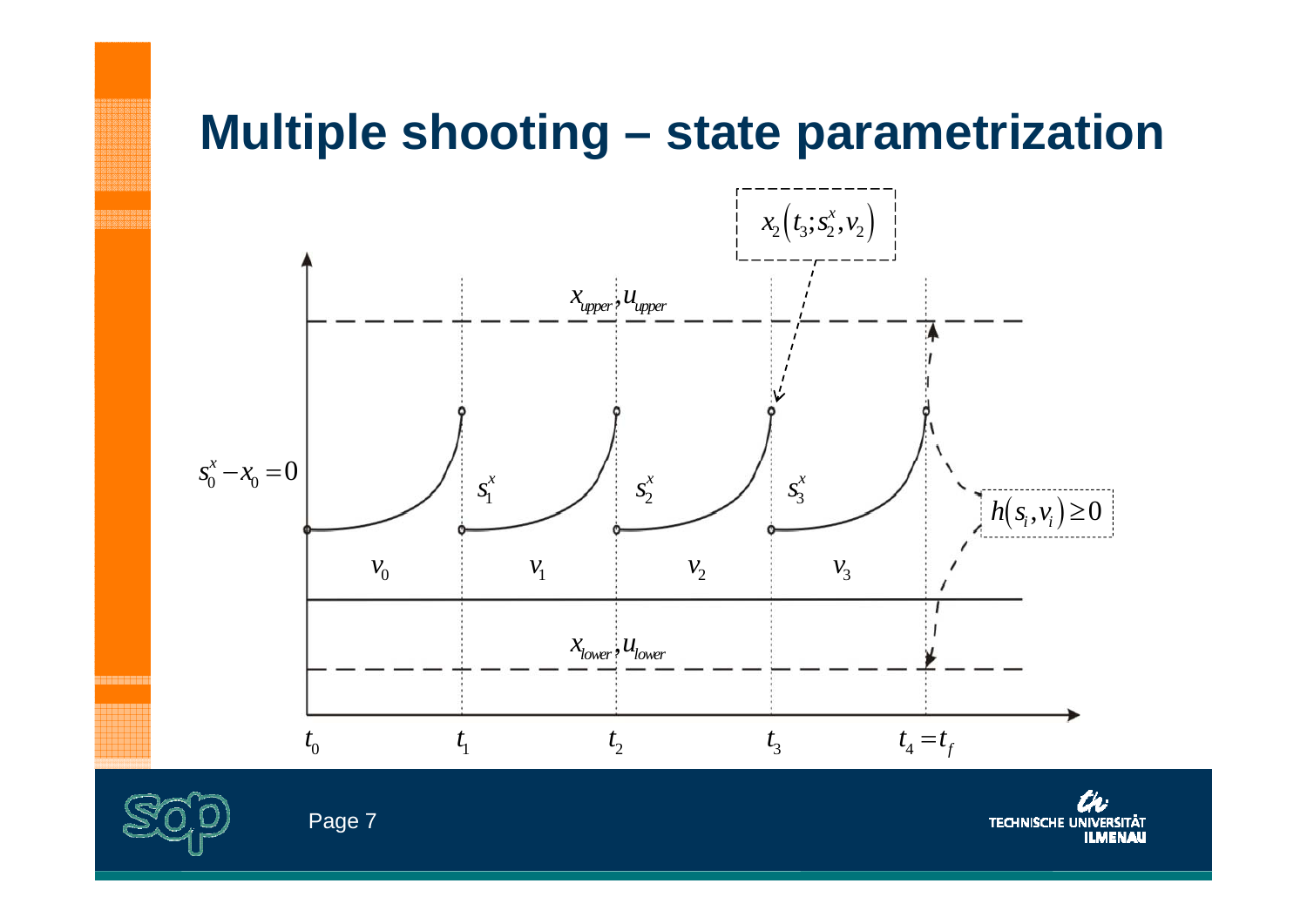### **Finite dimensional NLP problem**

$$
\min_{\substack{\nu_0,\dots,\nu_{N-1}\\s_0,\dots,s_{N-1}}}\left\{J=\Phi\big(s_N,p,t_N\big)+\sum_{i=0}^{N-1}L(s_i,\nu_i,p)\right\}
$$

s.t. 
$$
0 = s_0 - x_0
$$
  
\n
$$
0 = s_{i+1} - x_i (s_i, v_i, p, t_{i+1})
$$
  
\n
$$
i = 0, 1, ..., N - 1
$$
  
\n
$$
0 = g (s_i, v_i, p)
$$
  
\n
$$
i = 0, 1, ..., N - 1
$$
  
\n
$$
i = 0, 1, ..., N - 1
$$
  
\n
$$
i = 0, 1, ..., N - 1
$$
  
\n
$$
0 \le h (s_i, v_i, p)
$$
  
\n
$$
0 = r_e (s_N, p)
$$
  
\n
$$
0 \le r_i (s_N, p)
$$





**第2章 第2章 第2章 第2章**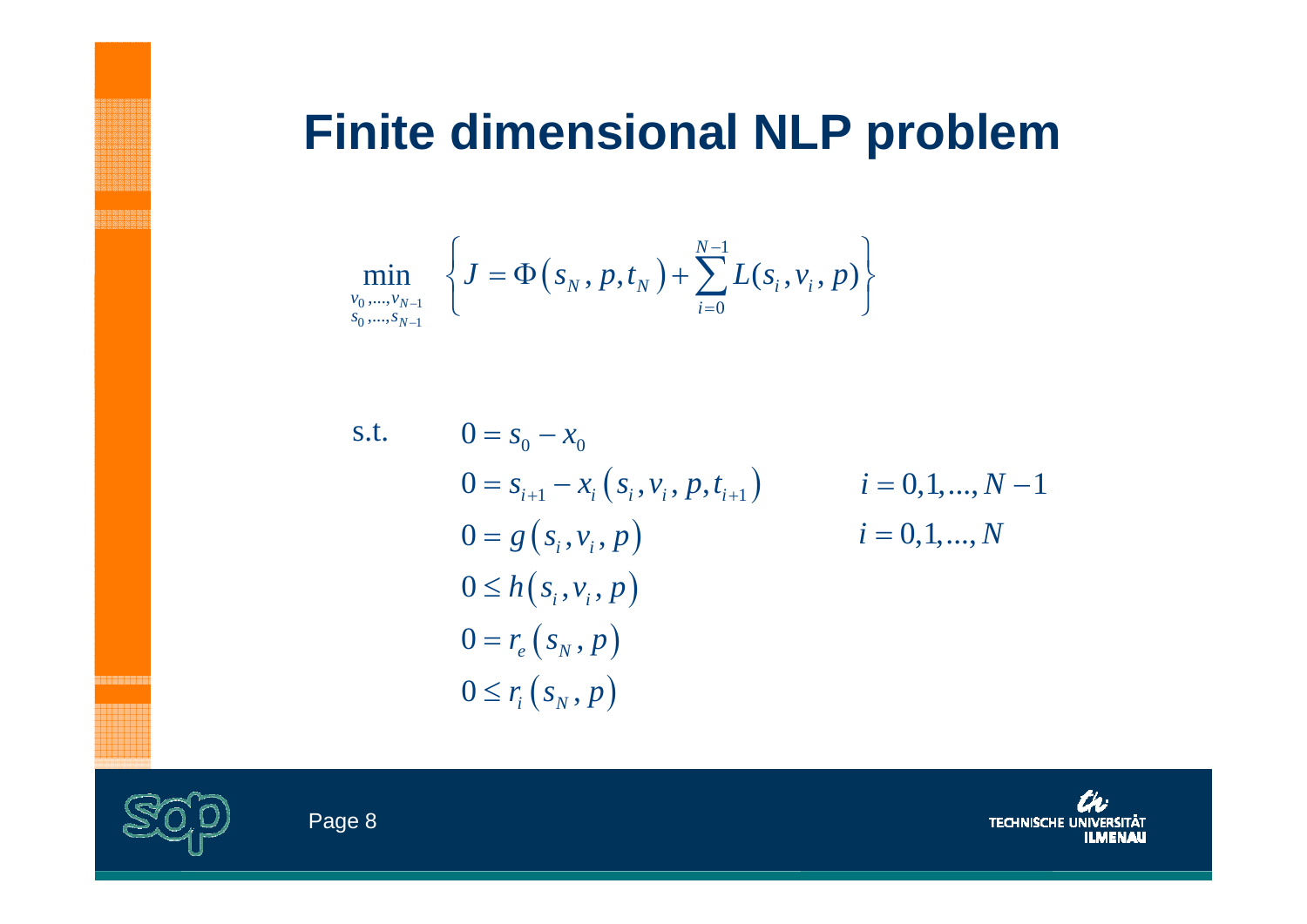# **Multiple shooting**



th. **TECHNISCHE UNIVERSITÄT ILMENAU**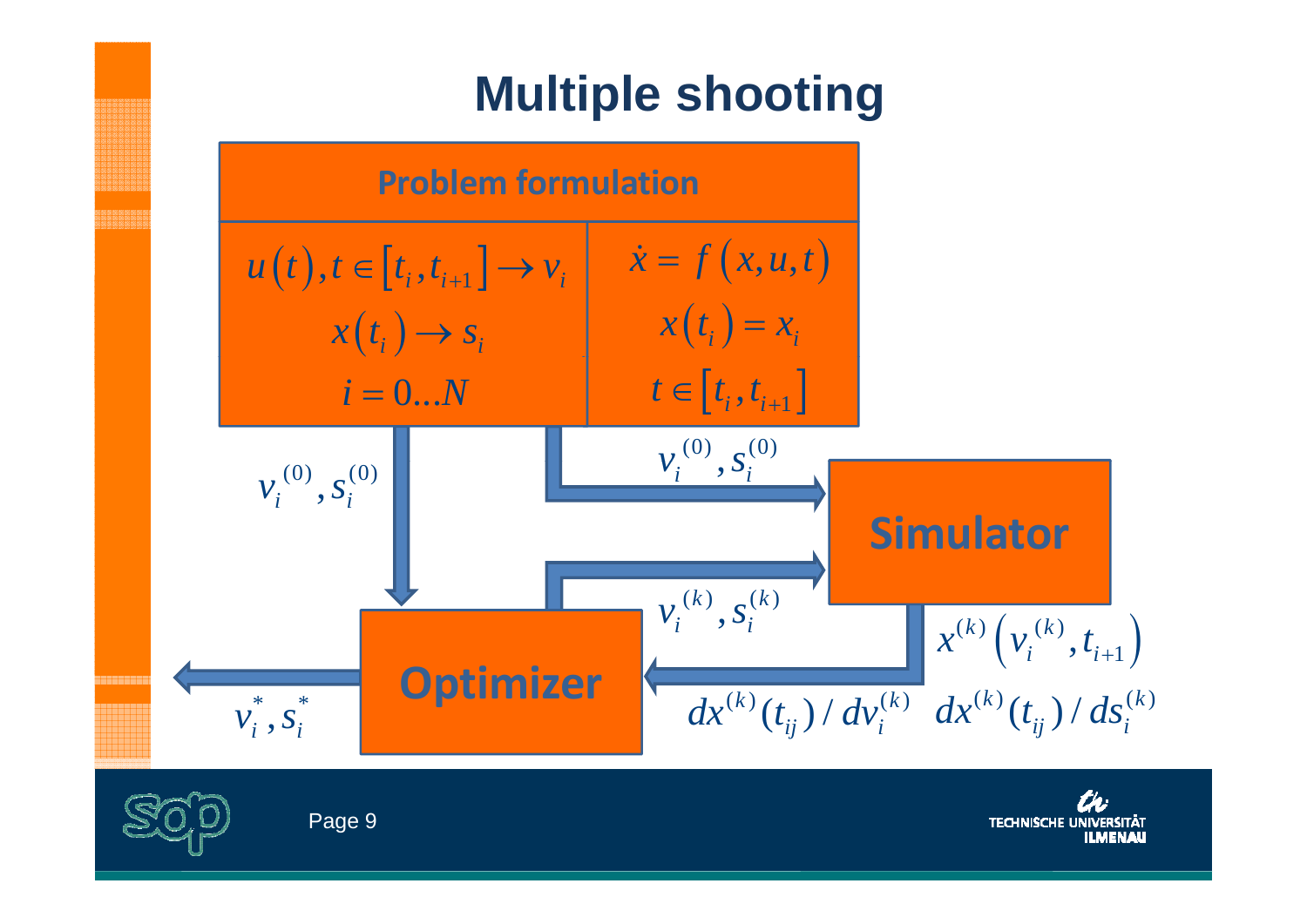#### **Multiple shooting - problem solution**





th. **TECHNISCHE UNIVERSITÄT ILMENAU**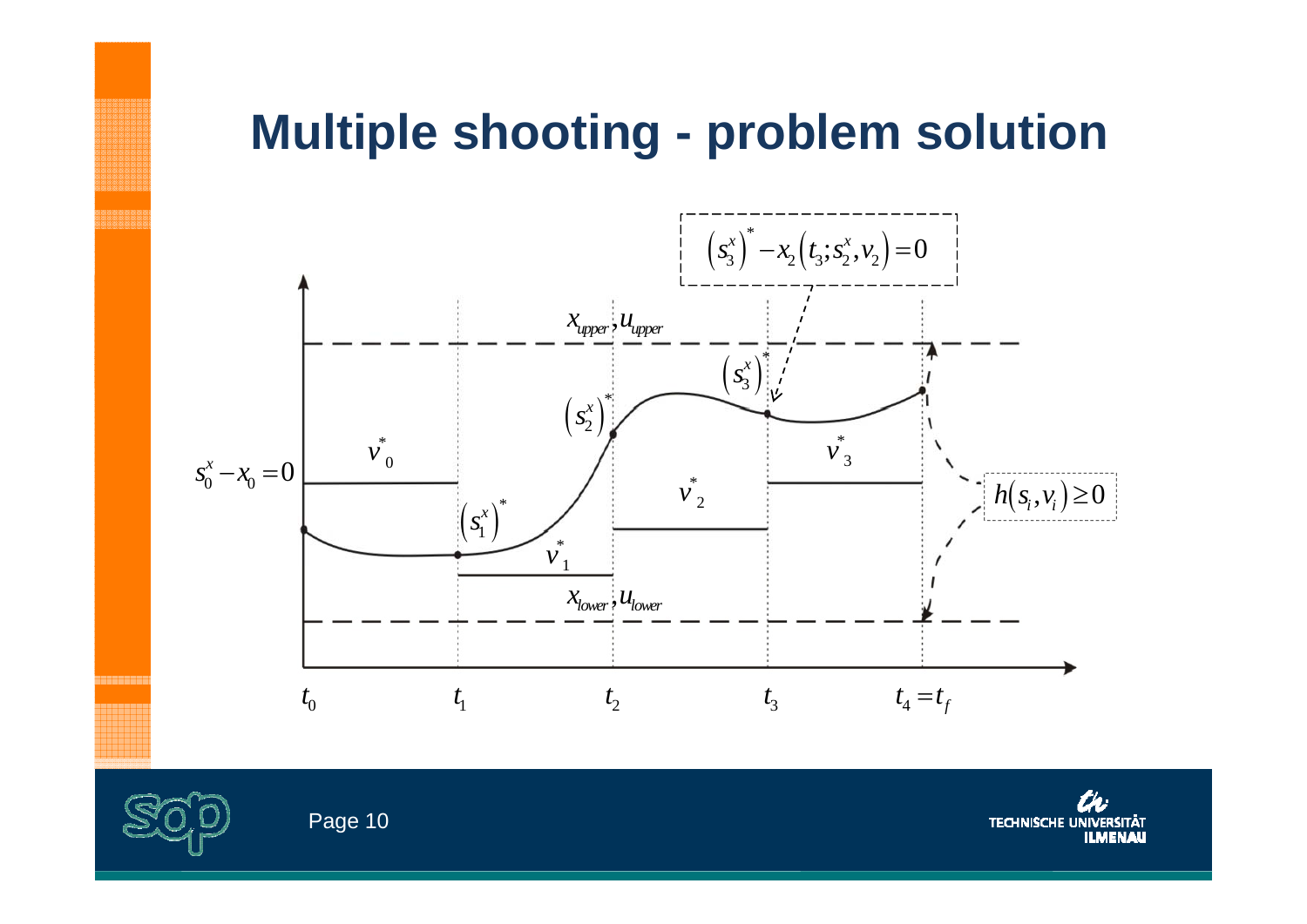#### **Collocation on finite elements**





Page 11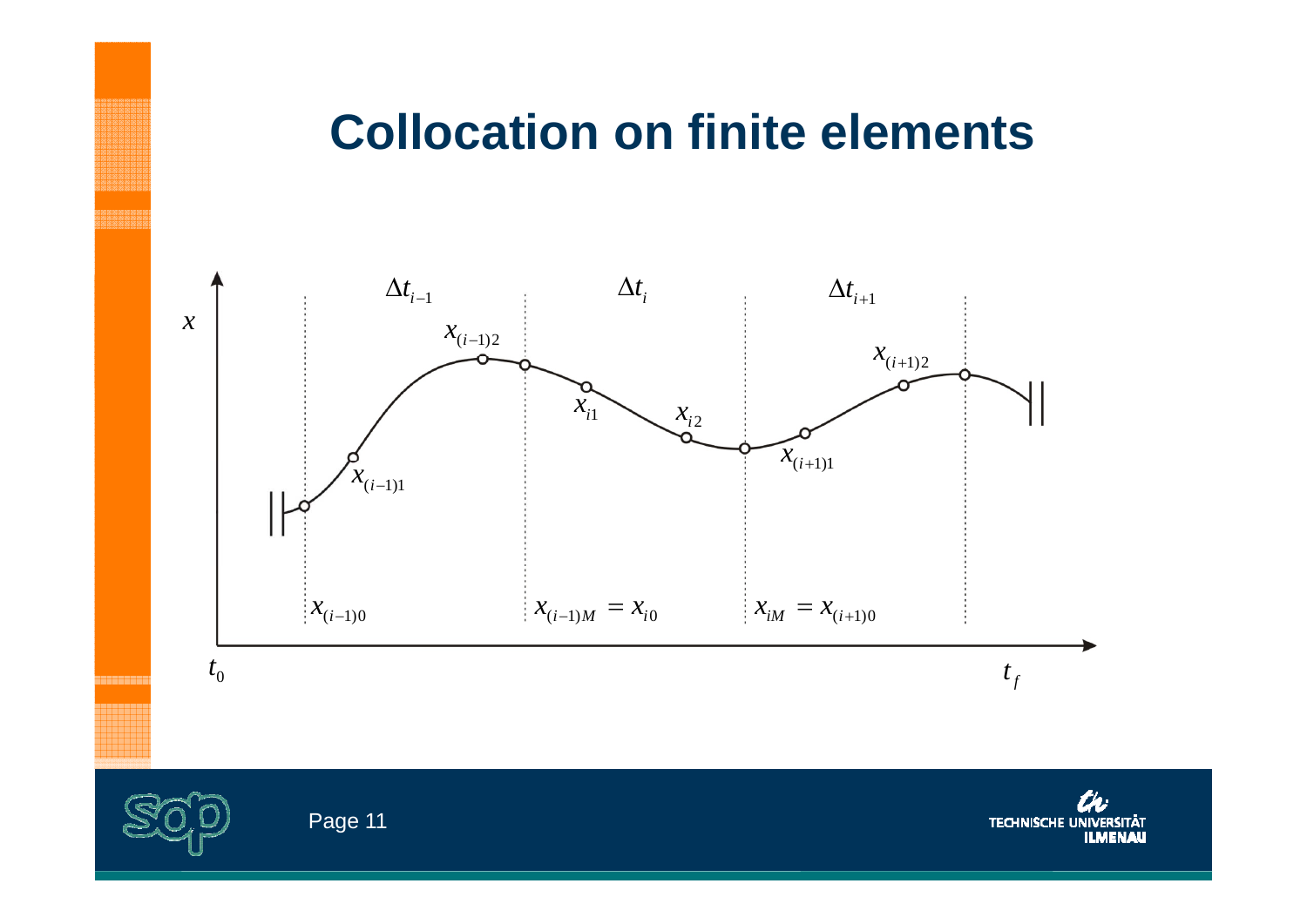#### **Collocation on finite elements**

$$
x(t) = \sum_{k=0}^{K} x_{ik} l_k(\tau)
$$

$$
\frac{d}{dt} \int \frac{d}{d\tau} \frac{d\tau}{dt}
$$

$$
\dot{x}(t) = \frac{1}{h_i} \sum_{k=0}^{K} x_{ik} \frac{l_k(\tau)}{d\tau}
$$

$$
l_k(\tau) = \prod_{k \neq j=0}^K \frac{\tau - \tau_j}{\tau_k - \tau_j}
$$
  
\n
$$
t \in [t_i, t_{i+1}]
$$
  
\n
$$
t = t_i + h_i \tau
$$
  
\n
$$
\dot{x}(t) = f(x, t)
$$

$$
\sum_{k=0}^{K} x_{ik} \frac{dl_k(\tau)}{d\tau} = h_i f(x, t)
$$



ananana<br>Hannaa

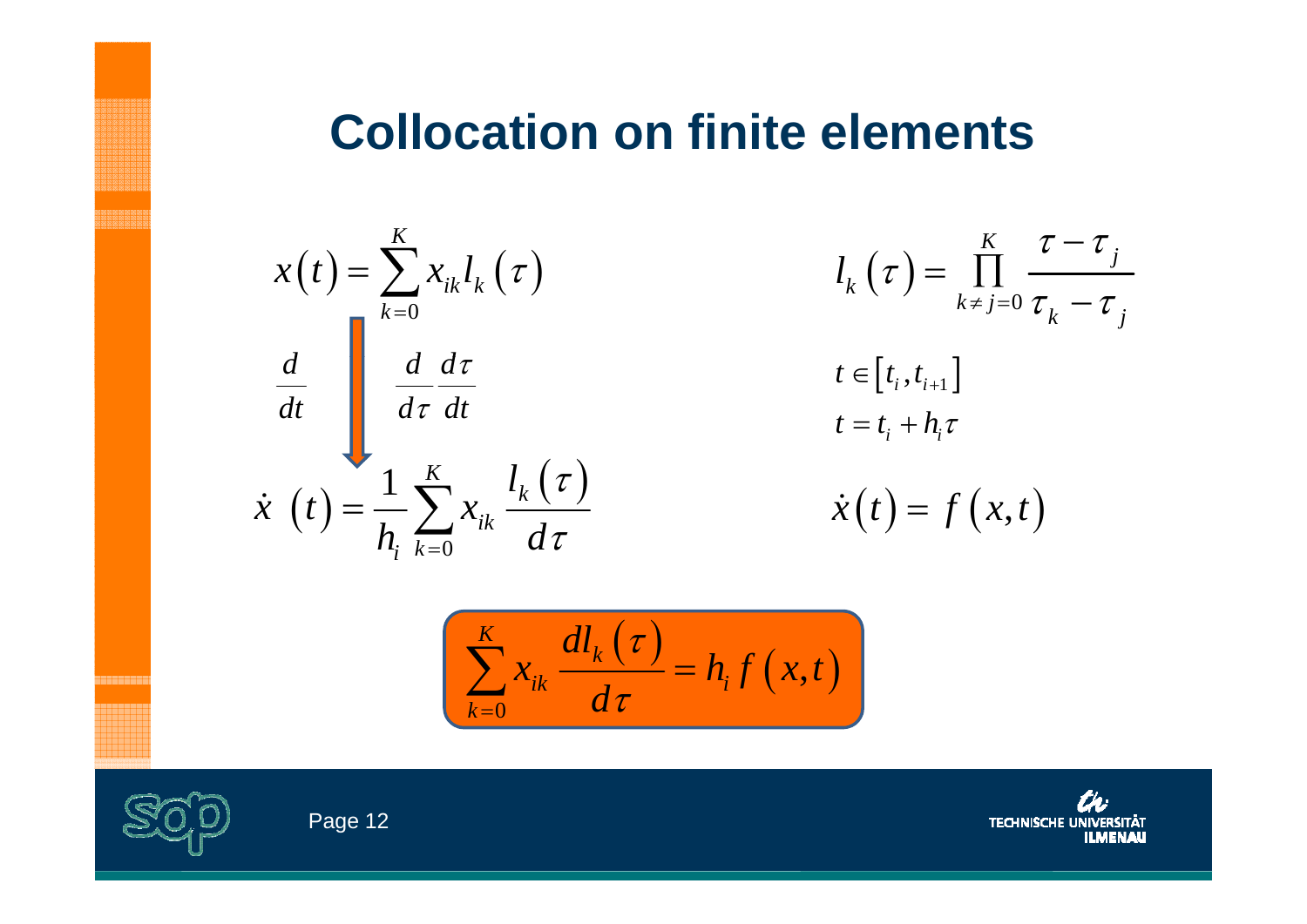# **Advantages of collocation on finite elements**

- Single-step method  $\implies$  smooth profiles required only *within* the finite elements, discontinuity of control profiles at  $t_i$ ,  $i = 1,..., N$  possible
- High-order implicit method  $\implies$  provides accurate profiles with relatively few finite elements, i.e. reduces problem size
- No stability limitations on element size for stiff systems
- Path constraints can be held inside the elements



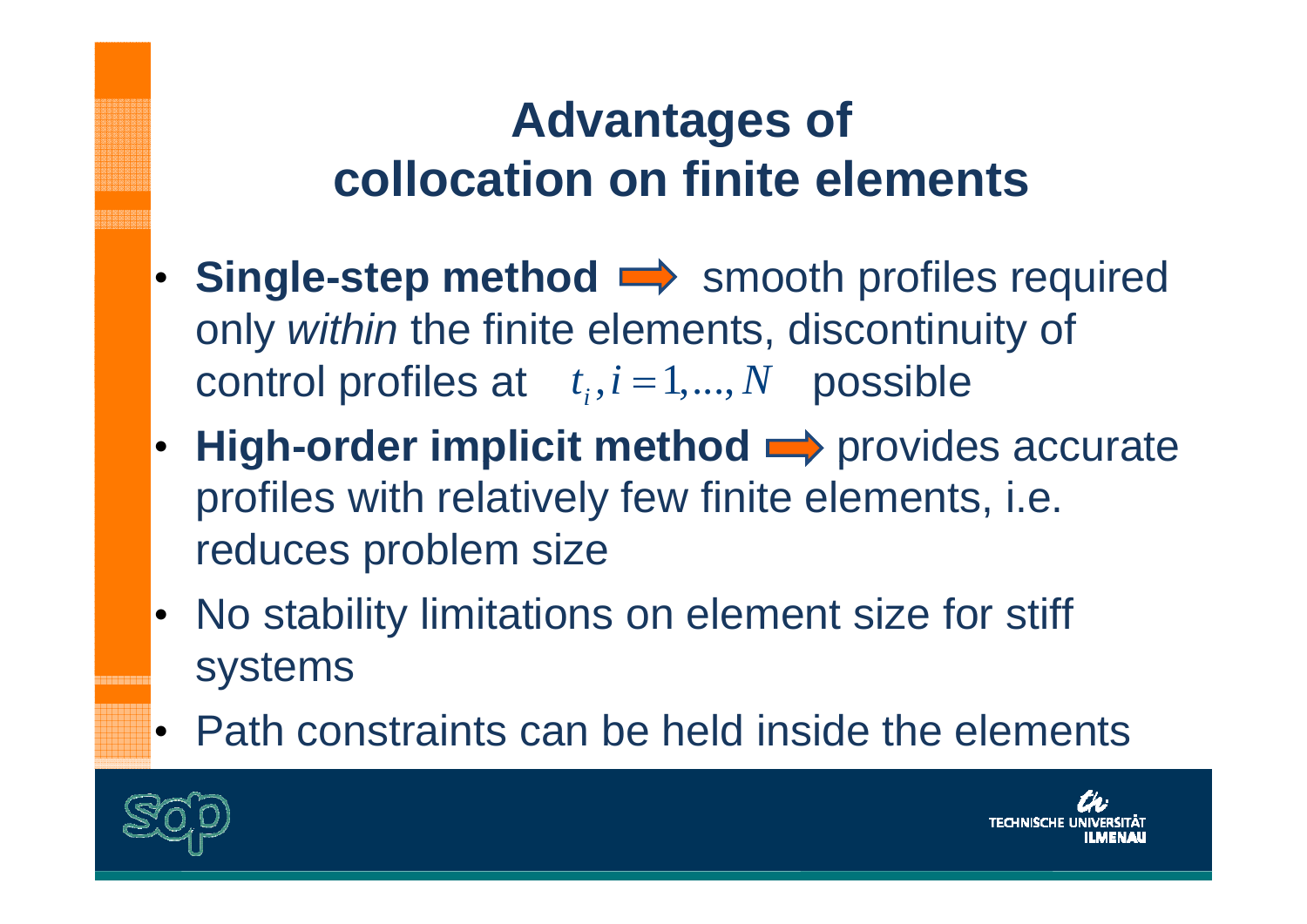### **Case study - CSTR**

$$
\min_{x,u} \int_{t_0}^{t_f} \sum_{i=1}^{N_x} w_i (x_i - x_i^{(ref)})^2 + \sum_{i=1}^{N_u} w_i (u_i - u_i^{(ref)})^2 dt
$$

s.t.. model equations variable bounds

> Using 50 subintervals, IPOPT 3.4.0 optimizer. CPU time is 0.953 sec.





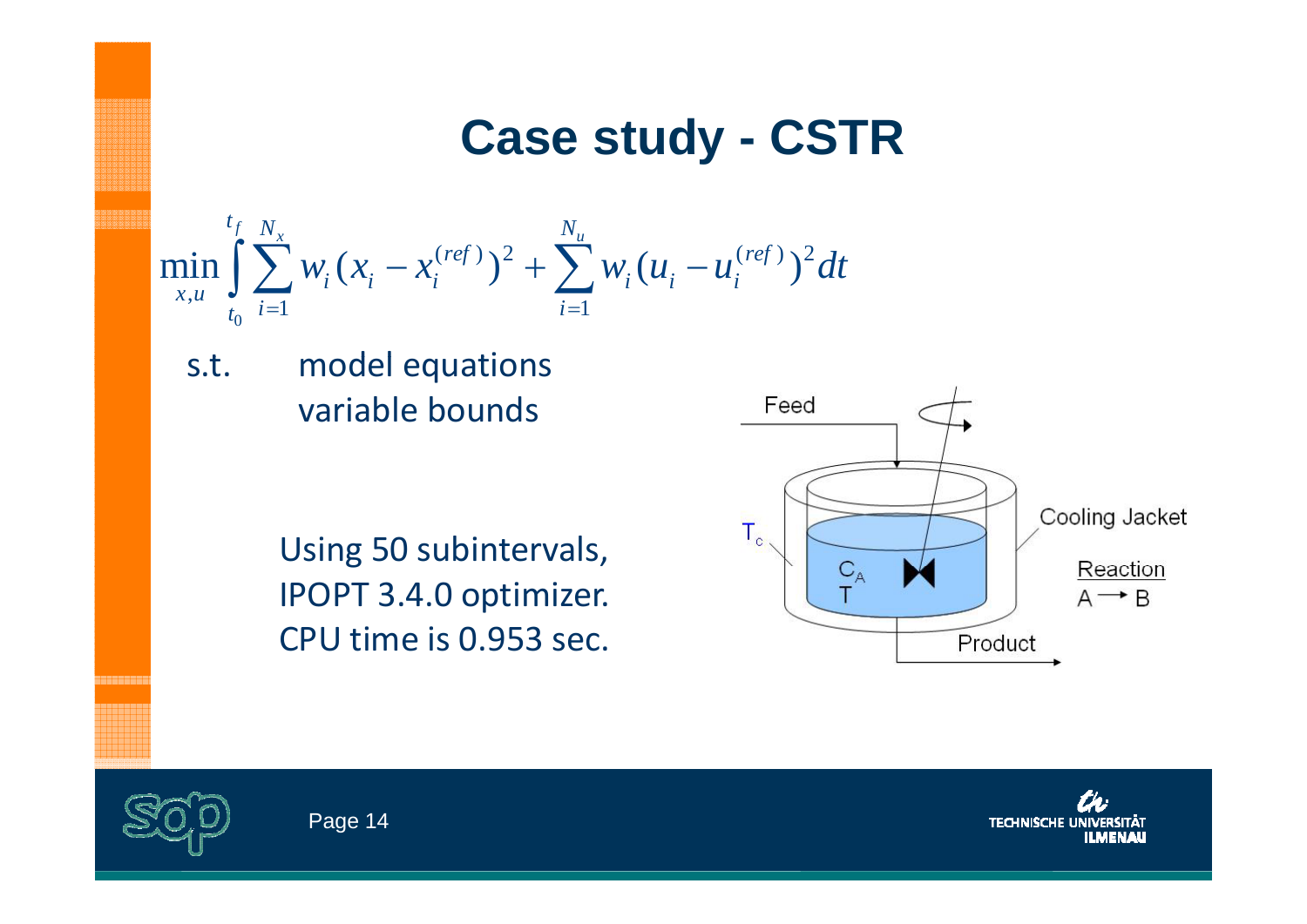#### **Case study - CSTR**





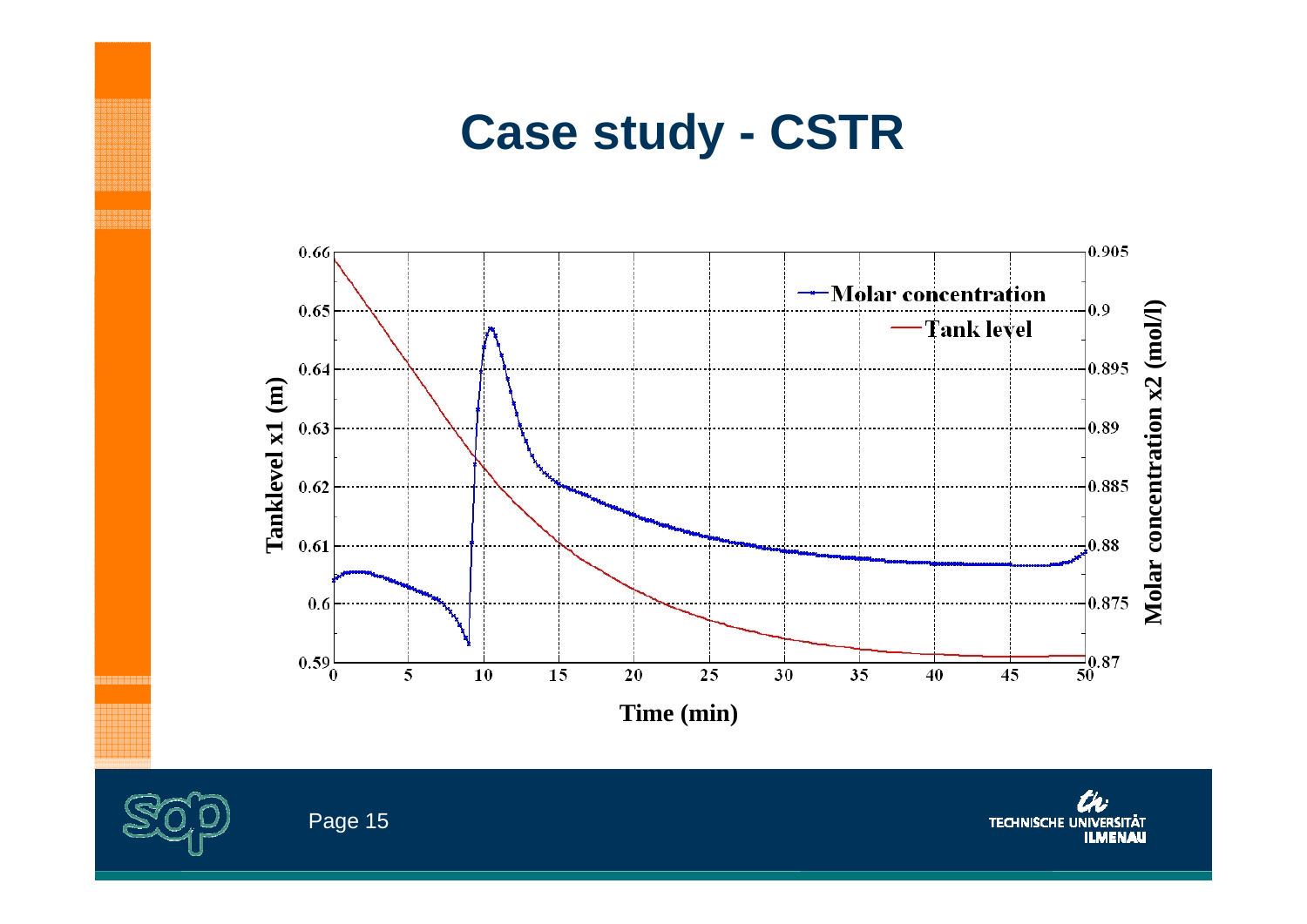#### **Case study - CSTR**





Page 16

th. **TECHNISCHE UNIVERSITÄT ILMENAU**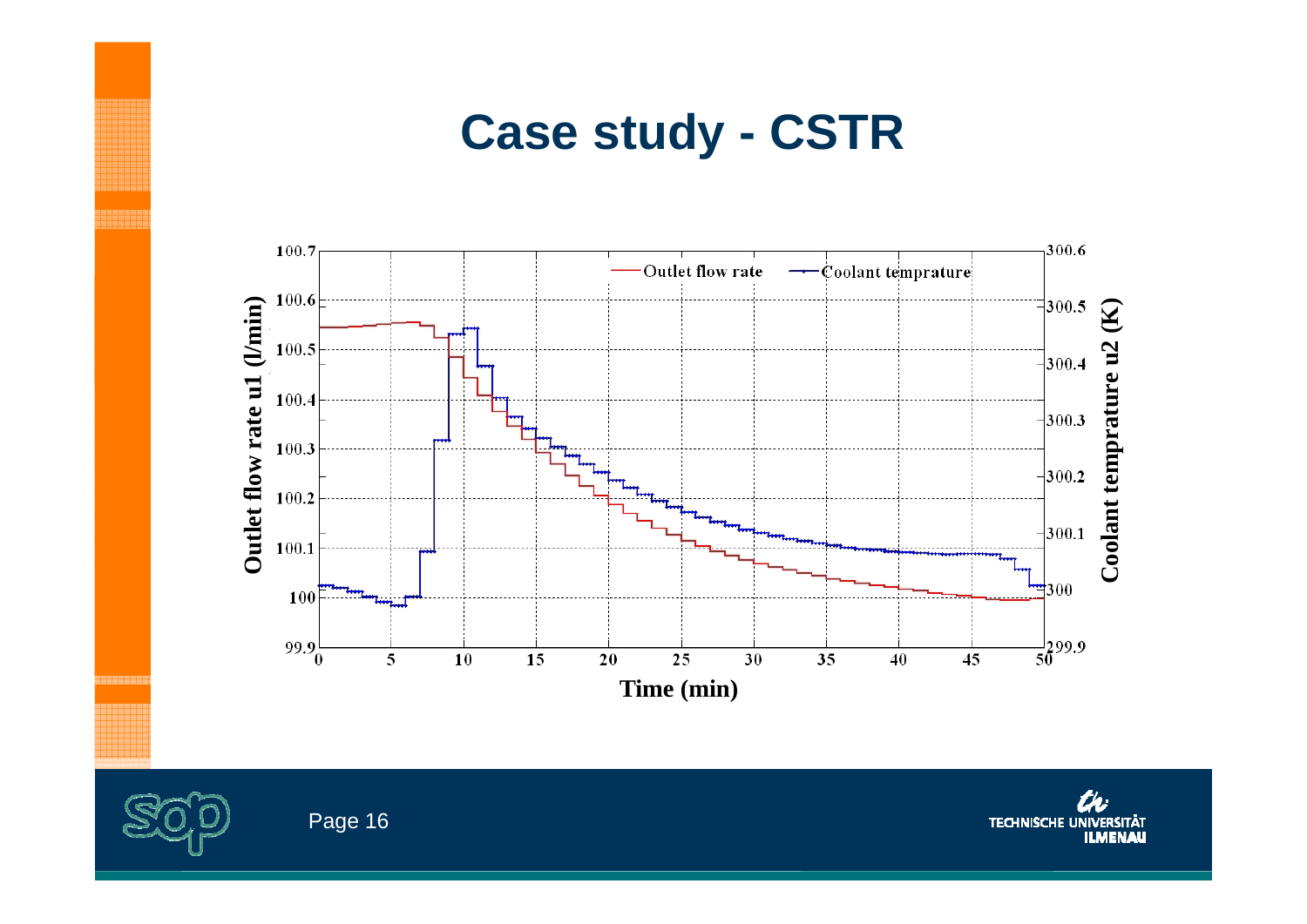# **Classification of methods – consequences for the optimization framework**

|  |                           | <b>Single</b><br>shooting           | <b>Multiple</b><br>shooting    | <b>Simultaneous</b><br>approach                                       |
|--|---------------------------|-------------------------------------|--------------------------------|-----------------------------------------------------------------------|
|  | Optimization<br>variables | $\mathcal{V}_i$<br>$i = 0, , N - 1$ | $V_i, S_i$<br>$i = 0, , N - 1$ | $V_i, X_i$<br>$i=0,,N\times K$                                        |
|  | Problem size              | small                               | intermediate                   | large                                                                 |
|  | Simulation                | 1 IVP                               | N IVP's                        | <b>None</b>                                                           |
|  | Path<br>constraints       | none                                | fulfilled at                   | fulfilled at<br>$t_i, i = 0, , N \times K$ $t_i, i = 0, , N \times K$ |



...<br>이 100 00 00 00 00 00<br>30 00 00 00 00 00 00

Here

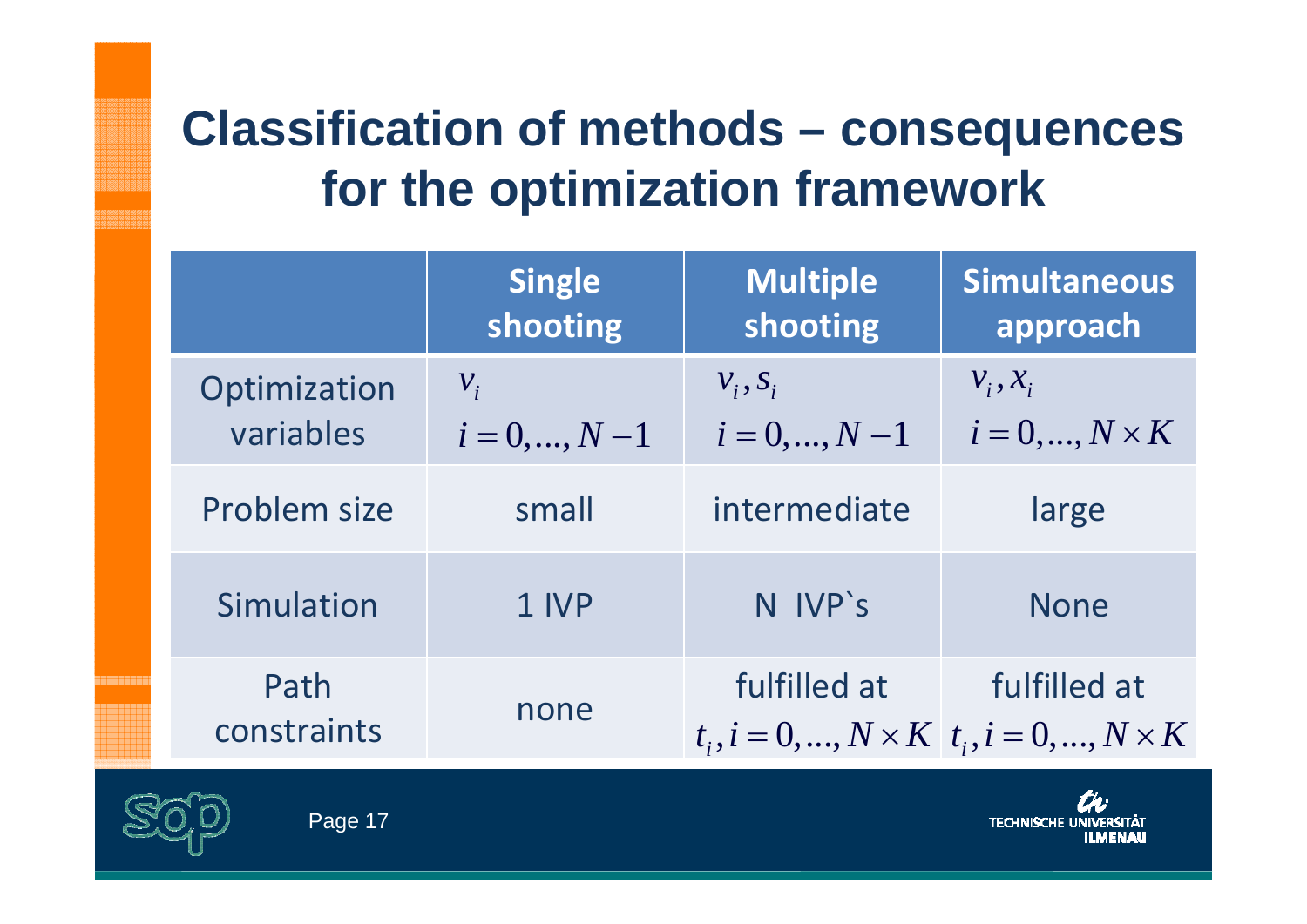# **Implementation in OpenModelica Wh t ais need ded?**





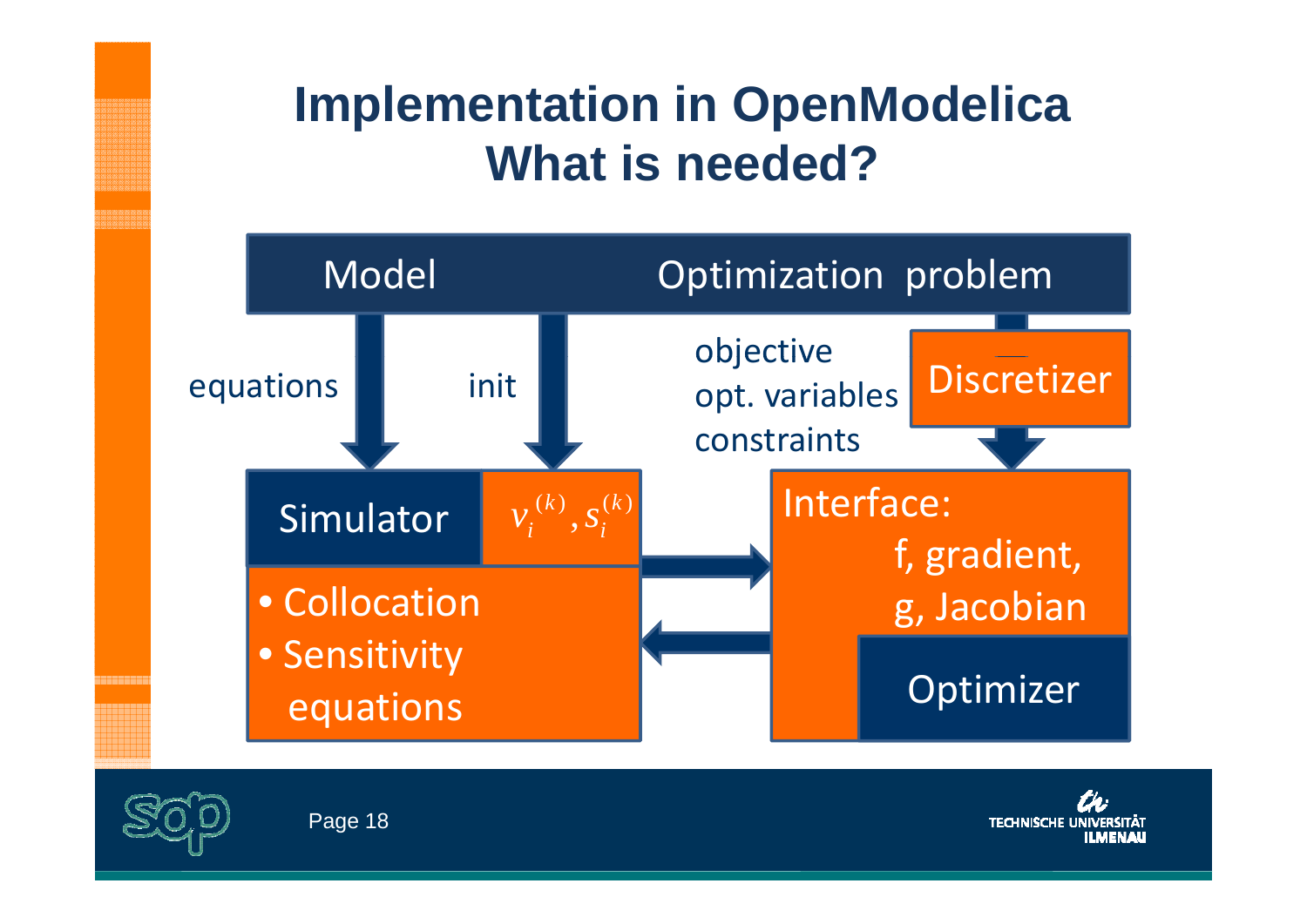# **Summary**

Collocation method: fast accurate simulator

Multiple shoothing: reduced problem size, path constraints incorporated

Multiple shooting with collocation: high accuracy and reduced computational effort

Structure of the algorithm: reveals what is needed for implementation in OpenModelica



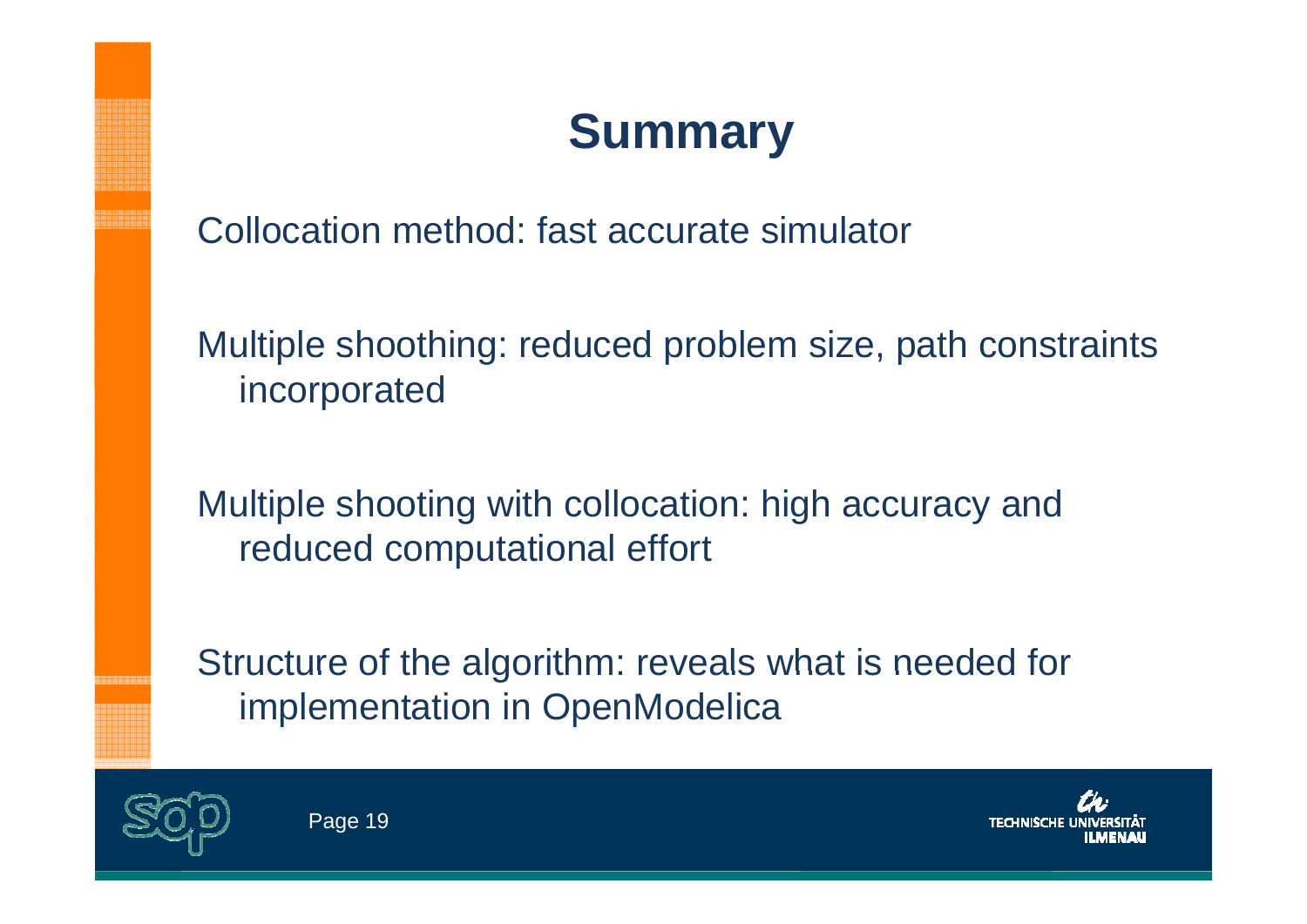# **Many thanks for your attention!**



nnongan<br>Manggung<br>Manggung